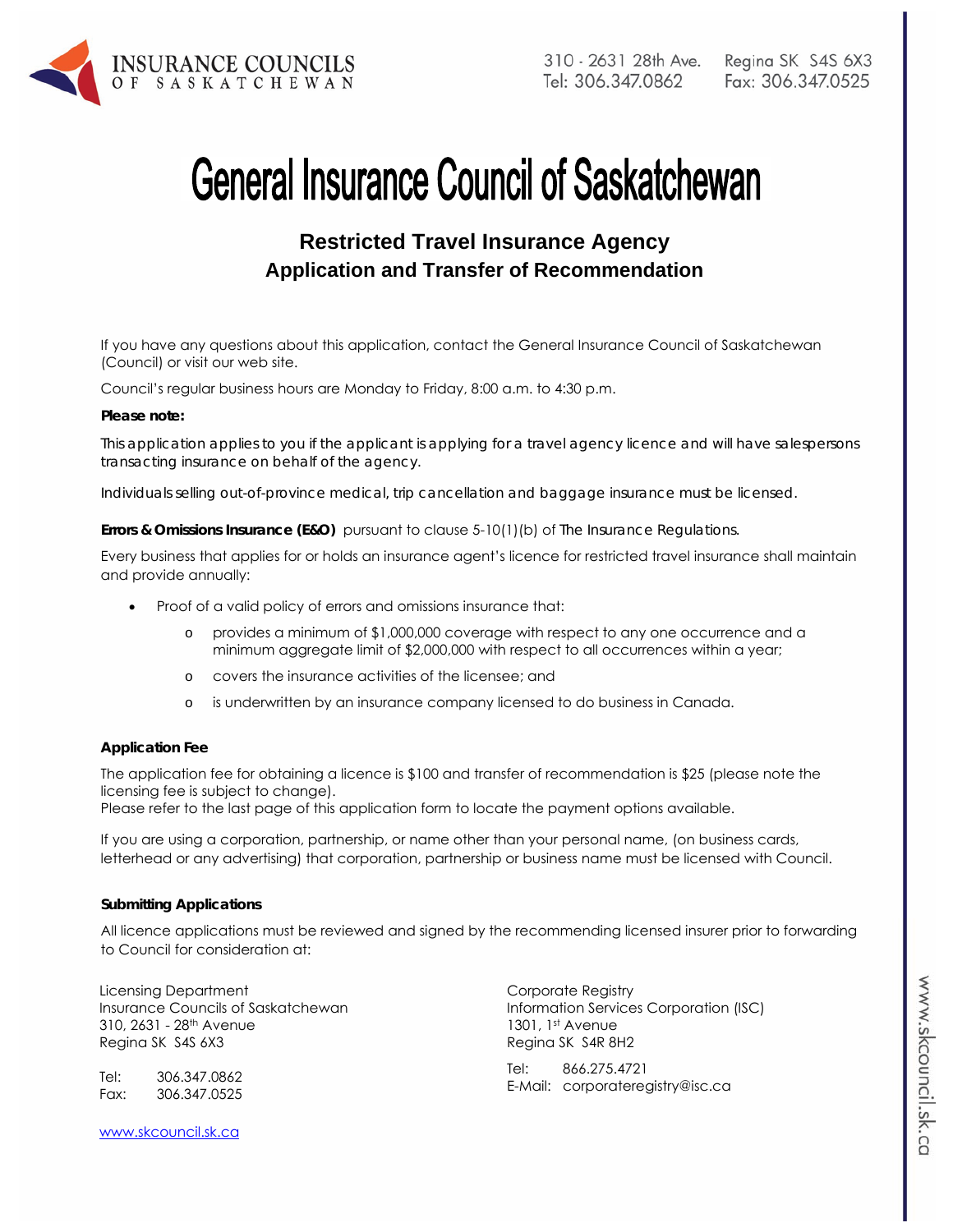

# General Insurance Council of Saskatchewan

Restricted Travel Insurance Agency

- □ Application \$100
- □ Transfer of Recommendation \$25

| For ICS use only | <b>Received Date</b> |
|------------------|----------------------|
| Licence Number   |                      |
| Date of Issue    |                      |
| Date Processed   |                      |

### **Part A: Identification Information**

**Provide legal agency name** in which the agency will carry on business and in which the licence is to be issued.

List all business trade names that will be used.

Is the agency: (Please check the box that applies to the applicant)

□ a corporation

□ a partnership

□ registered under *The Business Names Registration Act*

A copy of the Saskatchewan Certificate of Registration must accompany this application if the applicant for licence is a corporation, partnership or is registered under *The Business Names Registration Act.* 

Give full particulars below of the individual owners, principal shareholders, officers or directors.

| FULL NAME/POSITION HELD WITH FIRM | <b>RESIDENT CITY</b> | DATE OF BIRTH |
|-----------------------------------|----------------------|---------------|
|                                   |                      |               |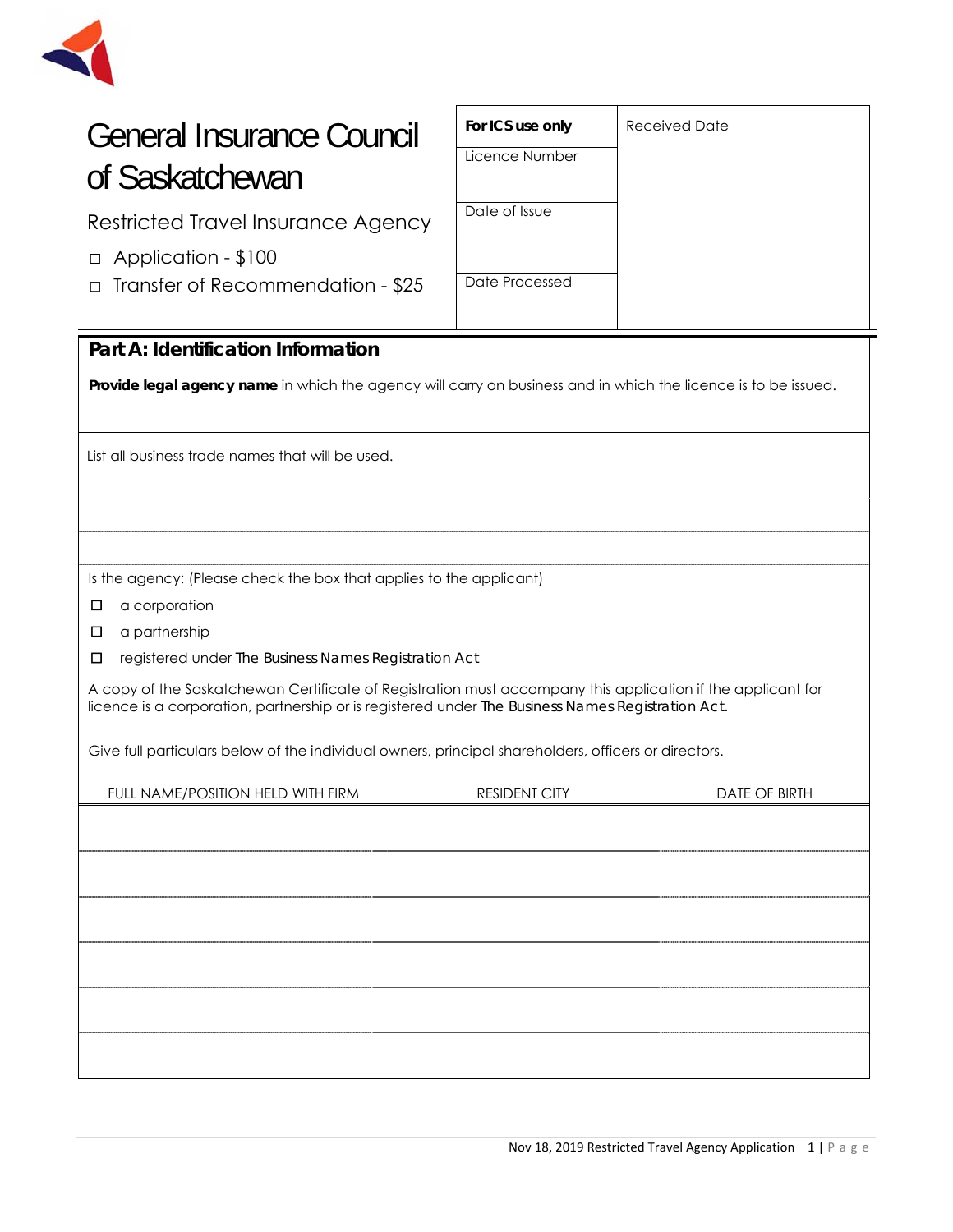

| <b>Head Office Location Address</b>                                                                             |                     |                 |  |
|-----------------------------------------------------------------------------------------------------------------|---------------------|-----------------|--|
|                                                                                                                 |                     |                 |  |
|                                                                                                                 |                     |                 |  |
| Number, Street, Suite # and/or Box #                                                                            |                     |                 |  |
|                                                                                                                 |                     |                 |  |
|                                                                                                                 |                     |                 |  |
|                                                                                                                 |                     |                 |  |
| City/Town                                                                                                       | Province/State      | Postal/Zip Code |  |
|                                                                                                                 |                     |                 |  |
| ext                                                                                                             |                     |                 |  |
|                                                                                                                 | <b>Business Fax</b> |                 |  |
| <b>Business Telephone</b>                                                                                       |                     |                 |  |
|                                                                                                                 |                     |                 |  |
|                                                                                                                 |                     |                 |  |
| <b>Business E-mail</b>                                                                                          |                     |                 |  |
|                                                                                                                 |                     |                 |  |
|                                                                                                                 |                     |                 |  |
| Address mail will be sent to (complete only if different than location address)                                 |                     |                 |  |
|                                                                                                                 |                     |                 |  |
|                                                                                                                 |                     |                 |  |
|                                                                                                                 |                     |                 |  |
| Number, Street, Suite # and/or Box #                                                                            |                     |                 |  |
|                                                                                                                 |                     |                 |  |
|                                                                                                                 |                     |                 |  |
| City/Town                                                                                                       | Province/State      | Postal/Zip Code |  |
|                                                                                                                 |                     |                 |  |
| Give full particulars below of the individual who will, pursuant to section 5-20 of The Insurance Act (Act) and |                     |                 |  |
| section 5-6 of The Insurance Regulations (regulations), be the Designated Representative to receive notices and |                     |                 |  |
| other documents.                                                                                                |                     |                 |  |
|                                                                                                                 |                     |                 |  |
|                                                                                                                 |                     |                 |  |
|                                                                                                                 |                     |                 |  |
| Name of Designated Representative                                                                               |                     |                 |  |
|                                                                                                                 |                     |                 |  |
|                                                                                                                 |                     |                 |  |
| <b>Business Address</b>                                                                                         | Province/State      | Postal/Zip Code |  |
|                                                                                                                 |                     |                 |  |
|                                                                                                                 |                     |                 |  |
|                                                                                                                 |                     |                 |  |
| <b>Business E-mail</b>                                                                                          |                     | Telephone       |  |
|                                                                                                                 |                     |                 |  |
|                                                                                                                 |                     |                 |  |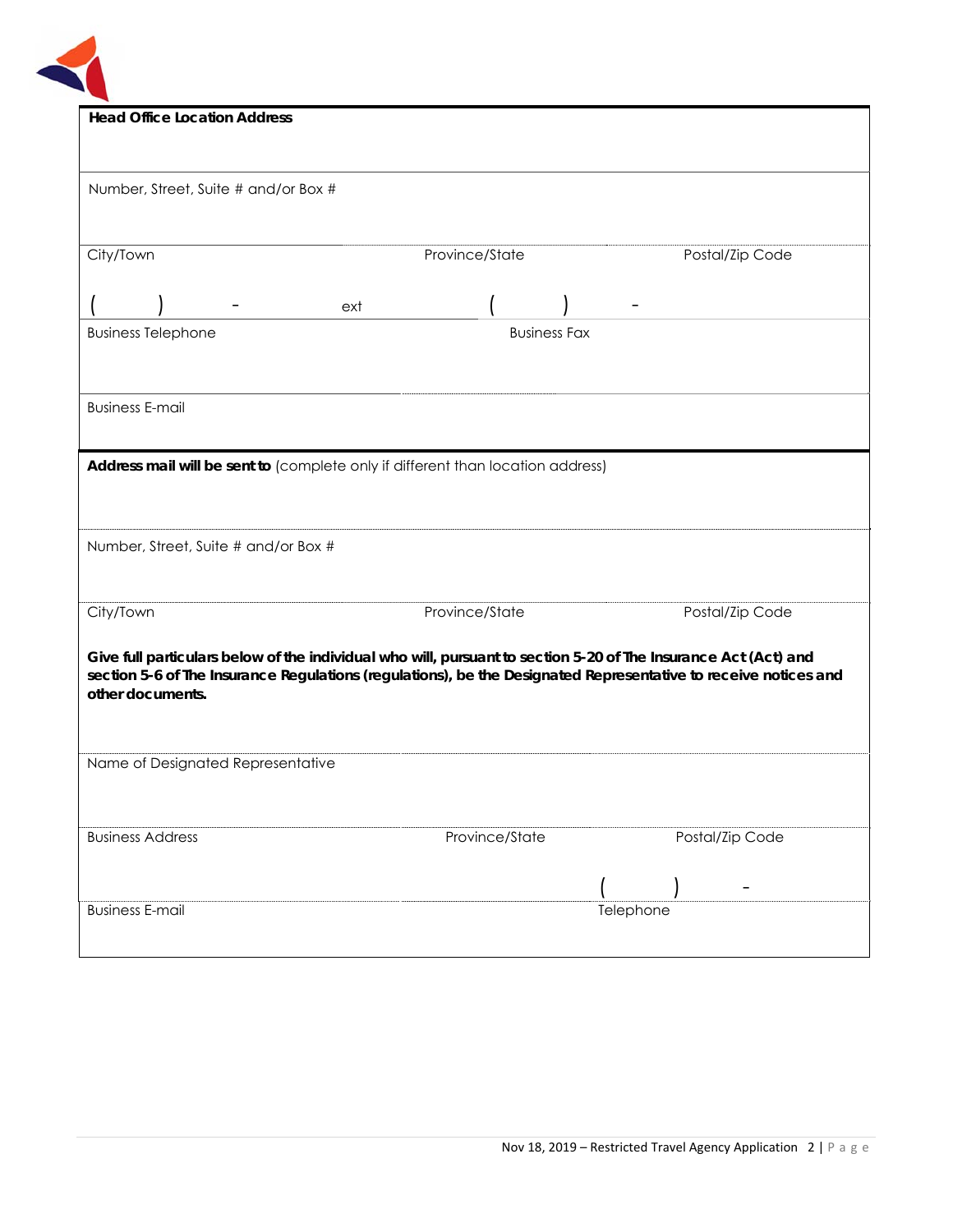

### **Part B: Background**

The following are questions relevant to the Act regarding trustworthiness and suitability to be licensed.

Please read these questions carefully to ensure all responses are accurate. Inaccurate answers may be considered a material misstatement.

**For any questions where disclosure is required, please provide complete details on a separate sheet of paper and attach to the application form.**

| 1. | Has the agency or any principal shareholder, officer<br>or director, or designated representative of the<br>agency ever held an insurance or adjusting licence<br>in Saskatchewan, or anywhere in Canada or in the<br>world?                                                                                                                                                                                | 5.<br>Has the agency or any principal shareholder,<br>officer or director, or designated representative of<br>the agency ever been the subject of receivership<br>and/or bankruptcy proceedings including<br>consumer proposals?                                                                                                                                                                                                                                                                                                                 |
|----|-------------------------------------------------------------------------------------------------------------------------------------------------------------------------------------------------------------------------------------------------------------------------------------------------------------------------------------------------------------------------------------------------------------|--------------------------------------------------------------------------------------------------------------------------------------------------------------------------------------------------------------------------------------------------------------------------------------------------------------------------------------------------------------------------------------------------------------------------------------------------------------------------------------------------------------------------------------------------|
|    | Disclosure attached<br>$\Box$ Nothing to Disclose                                                                                                                                                                                                                                                                                                                                                           | $\Box$ Nothing to Disclose<br>Disclosure attached<br>ப                                                                                                                                                                                                                                                                                                                                                                                                                                                                                           |
|    | If yes, please provide information about licence year,<br>licence class and jurisdiction.                                                                                                                                                                                                                                                                                                                   | If yes, please provide an explanation of the<br>circumstances and a complete copy of the documents<br>involved.                                                                                                                                                                                                                                                                                                                                                                                                                                  |
| 2. | Has the agency or any principal shareholder,<br>officer or director, or designated representative of<br>the agency ever had any licence or registration as<br>an insurance agent, adjuster or for selling any other<br>financial products, suspended or revoked for<br>cause, in Canada or anywhere in the world?<br><b>Nothing to Disclose</b><br>Disclosure attached                                      | Has the agency or any principal shareholder,<br>6.<br>officer or director, or designated representative of<br>the agency ever been the subject of any<br>complaint, investigation, sanction or disciplinary<br>action, including but not limited to a letter of<br>warning, caution, fine, etc., by any financial<br>services regulator, federal regulator (e.g., FINTRAC,<br>CRA, CRTC, Privacy Commissioner, etc.) insurer or<br>any financial services company with which you<br>hold/held a contract, in Canada or anywhere in<br>the world? |
|    |                                                                                                                                                                                                                                                                                                                                                                                                             | $\Box$ Nothing to Disclose<br>$\Box$ Disclosure attached                                                                                                                                                                                                                                                                                                                                                                                                                                                                                         |
| 3. | Has the agency or any principal shareholder,<br>officer or director, or designated representative of<br>the agency ever been refused an insurance or<br>adjusting licence, or other licence or registration for<br>selling financial products or adjusting claims in<br>Canada or anywhere in the world?                                                                                                    | Has the agency or any principal shareholder,<br>7.<br>officer or director, or designated representative of<br>the agency ever been investigated, charged or<br>convicted of any criminal or quasi-criminal<br>offence, in Canada or anywhere in the world?<br>$\Box$ Nothing to Disclose<br><b>Disclosure attached</b>                                                                                                                                                                                                                           |
|    | $\Box$ Nothing to Disclose<br><b>Disclosure attached</b>                                                                                                                                                                                                                                                                                                                                                    |                                                                                                                                                                                                                                                                                                                                                                                                                                                                                                                                                  |
| 4. | Does the agency or any principal shareholder,<br>officer or director, or designated representative of<br>the agency currently or plan to engage in any<br>business or occupation other than the insurance or<br>adjusting business?<br>$\Box$ Nothing to Disclose<br>$\Box$ Disclosure attached<br>Please provide the name of the business, occupation<br>details, supervisory responsibilities and date of | Has the agency or any principal shareholder,<br>8.<br>officer or director, or designated representative of<br>the agency ever been the subject of any type of<br>legal action, including but not limited to class<br>action lawsuits or civil actions respecting the<br>business of insurance including adjusting, or any<br>other financial service in Canada or anywhere in<br>the world?                                                                                                                                                      |
|    | employment.<br>This would include any business that requires a licence or<br>registration or is corporately registered.                                                                                                                                                                                                                                                                                     | $\Box$ Disclosure attached<br>$\Box$ Nothing to Disclose                                                                                                                                                                                                                                                                                                                                                                                                                                                                                         |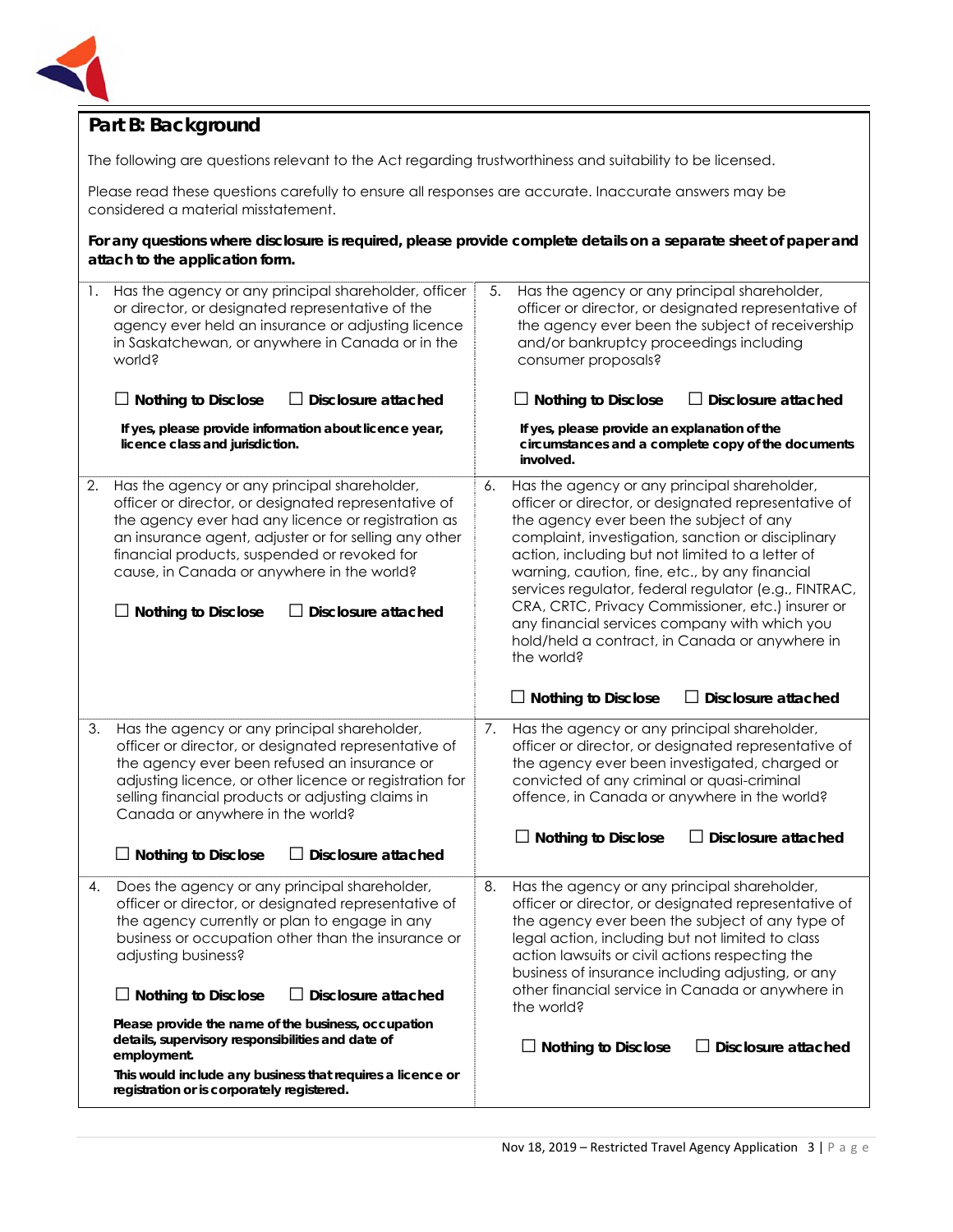

## **Part C: Individuals Representing the Agency**

List the individuals that will be representing and transacting insurance on behalf of the agency in Saskatchewan.

**Note:** All individuals who fall within the definition of an agent as defined by the Act must be licensed. A Designated Representative Application must accompany this form. **Attach a separate sheet of paper, if necessary**.

| Last Name  | First Name, Middle Name                                                                                                                                                                                                  | City/Province |             |
|------------|--------------------------------------------------------------------------------------------------------------------------------------------------------------------------------------------------------------------------|---------------|-------------|
|            |                                                                                                                                                                                                                          |               |             |
|            |                                                                                                                                                                                                                          |               |             |
|            |                                                                                                                                                                                                                          |               |             |
|            |                                                                                                                                                                                                                          |               |             |
|            |                                                                                                                                                                                                                          |               |             |
|            |                                                                                                                                                                                                                          |               |             |
|            |                                                                                                                                                                                                                          |               |             |
|            |                                                                                                                                                                                                                          |               |             |
|            |                                                                                                                                                                                                                          |               |             |
|            |                                                                                                                                                                                                                          |               |             |
|            |                                                                                                                                                                                                                          |               |             |
|            |                                                                                                                                                                                                                          |               |             |
|            |                                                                                                                                                                                                                          |               |             |
|            | <b>Part D: Non-Resident Applicants</b>                                                                                                                                                                                   |               |             |
| 1.         | Saskatchewan address for service as required by subsection 10-1(3) of the regulations                                                                                                                                    |               |             |
|            |                                                                                                                                                                                                                          | <b>SK</b>     |             |
|            | Street Address (Box #'s will not be accepted)<br>City/Town                                                                                                                                                               | Province      | Postal Code |
| 2.         | a) A non-resident applicant whose home jurisdiction has a web based licensee search is not required to<br>provide a Certificate of Authority/Non-Resident Endorsement. Council will verify the licence status<br>online. |               |             |
| b)         | A non-resident applicant whose home jurisdiction does not have a web based license search is<br>required to provide an original Certificate of Authority/Non-Resident Endorsement with this<br>application.              |               |             |
|            |                                                                                                                                                                                                                          |               |             |
|            | Part E: Errors & Omissions Insurance (E&O)                                                                                                                                                                               |               |             |
| $\Box$ Yes | I have attached a copy of the E&O Certificate in the name of the agency pursuant to<br>$\Box$ No<br>subclause 5-10(1)(b) of the regulations.                                                                             |               |             |
|            |                                                                                                                                                                                                                          |               |             |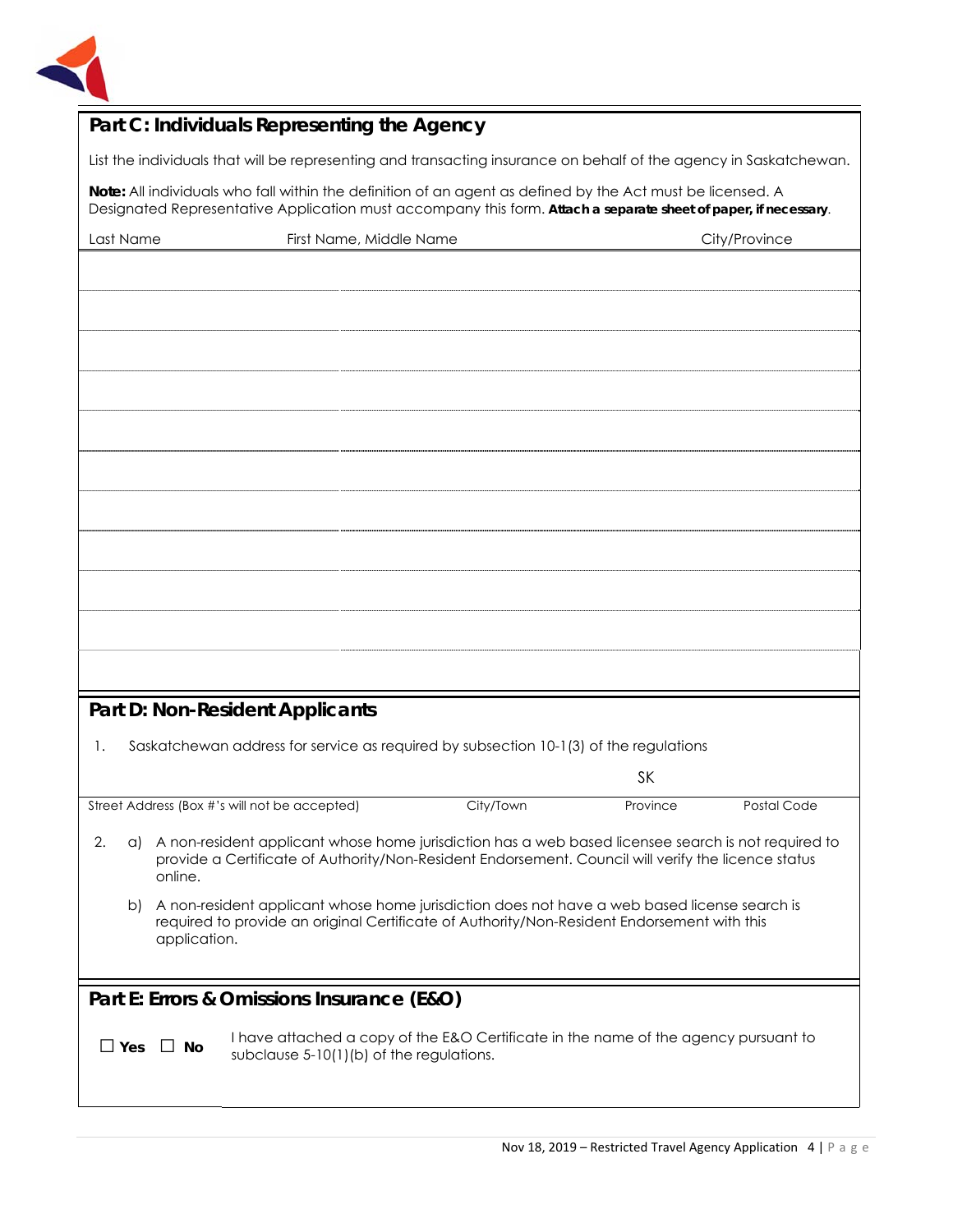

#### **Part F: Consent to the Collection, Use and Disclosure of Information**

By applying for an insurance licence, I, the applicant, understand personal information about any principal shareholder, officer or director, or designated representative will need to be collected from me and from other sources such as the recommender of the licence, financial service regulators, law enforcement agencies, credit bureaus, insurance companies or other organizations in the financial services sector. I, therefore, consent to the collection and use of this personal information for the purpose of determining suitability for licensing.

I, the applicant, further understand and consent to the disclosure of personal information to the recommender of the licence, financial service regulators, law enforcement agencies, credit bureaus, insurance companies or other organizations in the financial services sector, for the purpose of determining suitability for licensing.

| Signature of Designated Representative OR<br>Authorized Official of Designated Representative | Date Signed |  |
|-----------------------------------------------------------------------------------------------|-------------|--|
|                                                                                               |             |  |

Print name of Designated Representative OR Authorized Official of Designated Representative

Signature of Designated Representative OR Authorized Official of Designated Representative

#### **Part G: Declaration**

The making of a false statement on this application constitutes a material misstatement and may result in the refusal of this application and the subsequent suspension or cancellation of any licence issued. This application is required to be signed by the Designated Representative or Authorized Official of the Designated Representative named herein.

I, \_\_\_\_\_\_\_\_\_\_\_\_\_\_\_\_\_\_\_\_\_\_\_\_\_\_\_\_\_\_\_\_\_\_\_\_\_\_\_, solemnly declare that all statements and answers in the foregoing application including attachments are true and correct, and I make this solemn declaration conscientiously believing it to be true, and knowing that it is of the same force and effect as if made under oath.

**X X**

Date Signed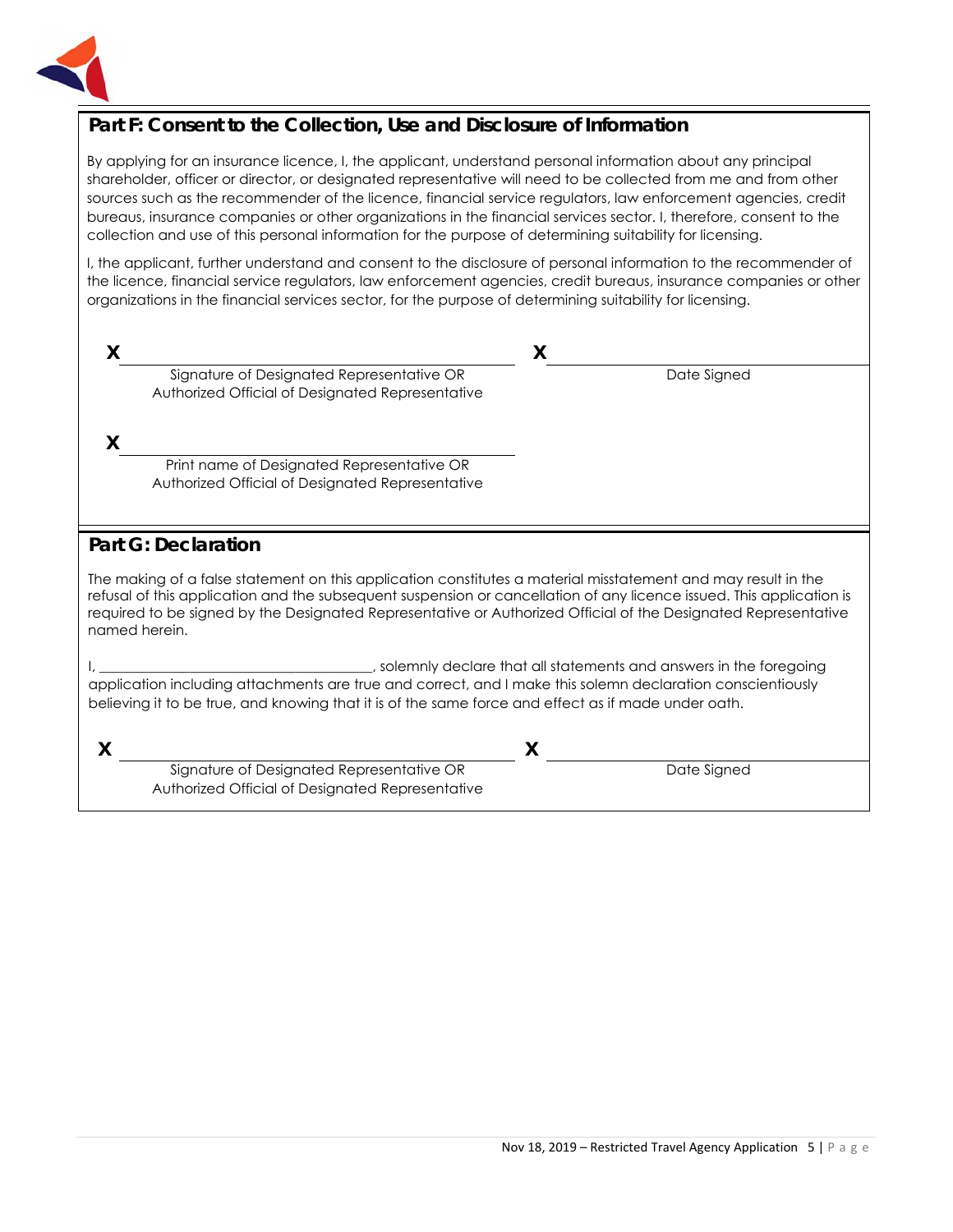

| Part H: Recommender Declaration                                                                                                                                                                                                                                                             |  |  |  |
|---------------------------------------------------------------------------------------------------------------------------------------------------------------------------------------------------------------------------------------------------------------------------------------------|--|--|--|
| To be completed by the licensed insurer recommending the agency.                                                                                                                                                                                                                            |  |  |  |
| <b>Applicant Name</b><br>is hereby recommended to act as an agency of the undersigned recommender.<br><b>Please Print</b>                                                                                                                                                                   |  |  |  |
| The recommender certifies that the qualifications and business record of the applicant have been investigated<br>and that the applicant is suitable to receive a licence.                                                                                                                   |  |  |  |
| To the best of our knowledge, information and belief, all statements and answers contained in the foregoing<br>application are true and correct, and that the agency's Designated Representative or Authorized Official of the<br>Designated Representative has completed this application. |  |  |  |
| IT IS UNDERSTOOD THAT IF THE LICENSEE NAMED HEREIN IS TERMINATED BY US WRITTEN NOTICE, INCLUDING THE<br>REASONS FOR TERMINATION, WILL BE GIVEN TO THE GENERAL INSURANCE COUNCIL OF SASKATCHEWAN,<br><b>IMMEDIATELY.</b>                                                                     |  |  |  |
| Print Legal Name of Recommender                                                                                                                                                                                                                                                             |  |  |  |
| Date Signed<br><b>Authorized Officer/Delegate</b><br>Signature<br>Print Name                                                                                                                                                                                                                |  |  |  |
|                                                                                                                                                                                                                                                                                             |  |  |  |
| E-mail Address<br>Telephone<br>Fax                                                                                                                                                                                                                                                          |  |  |  |

#### **THE ABOVE APPLICANT WILL NOT ACT AS AN AGENCY UNTIL THE LICENCE IS ISSUED**

**NOTE: A Designated Representative Application must accompany this application form. The same insurer must recommend the agency and designated representative of the agency.**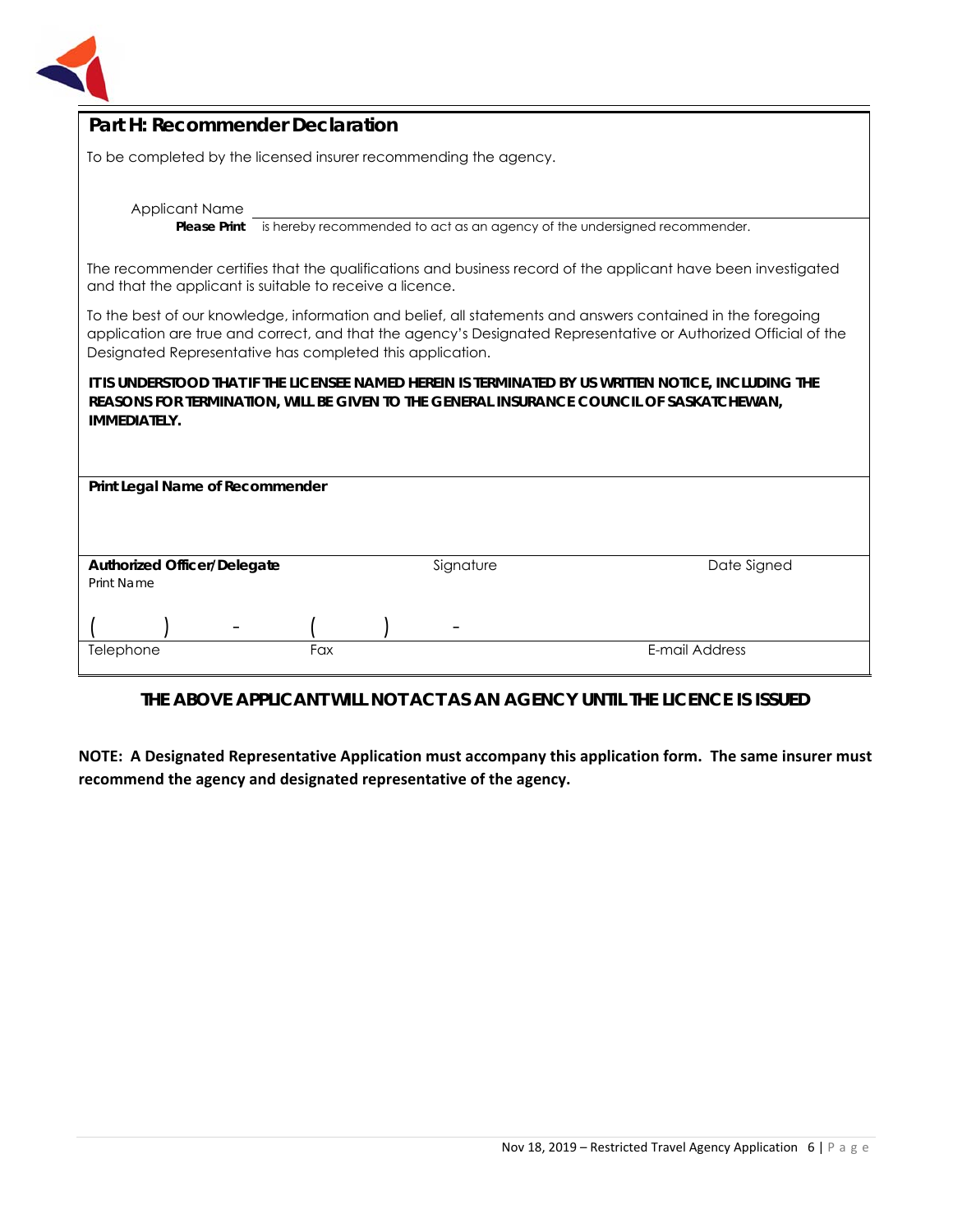

Payment of licence fee

| Payment information (Please choose a payment option below) |  |                                                |                                                                                                                                             |
|------------------------------------------------------------|--|------------------------------------------------|---------------------------------------------------------------------------------------------------------------------------------------------|
|                                                            |  | Cheque or money order enclosed for full amount | Make cheque or money order payable to the:<br>Insurance Councils of Saskatchewan.<br>An NSF charge of \$25 will apply for returned cheques. |
|                                                            |  | Charge credit card for the full amount         |                                                                                                                                             |
|                                                            |  | <b>VISA</b>                                    | <b>Card Number</b>                                                                                                                          |
|                                                            |  | <b>MasterCard</b>                              | Expiry Date (MM/YY)                                                                                                                         |
|                                                            |  |                                                |                                                                                                                                             |
|                                                            |  |                                                | Signature                                                                                                                                   |
|                                                            |  |                                                | Print name of applicant                                                                                                                     |

Licensing Department Insurance Councils of Saskatchewan 310, 2631 - 28th Avenue Regina SK S4S 6X3

Tel: 306.347.0862 Fax: 306.347.0525

www.skcouncil.sk.ca